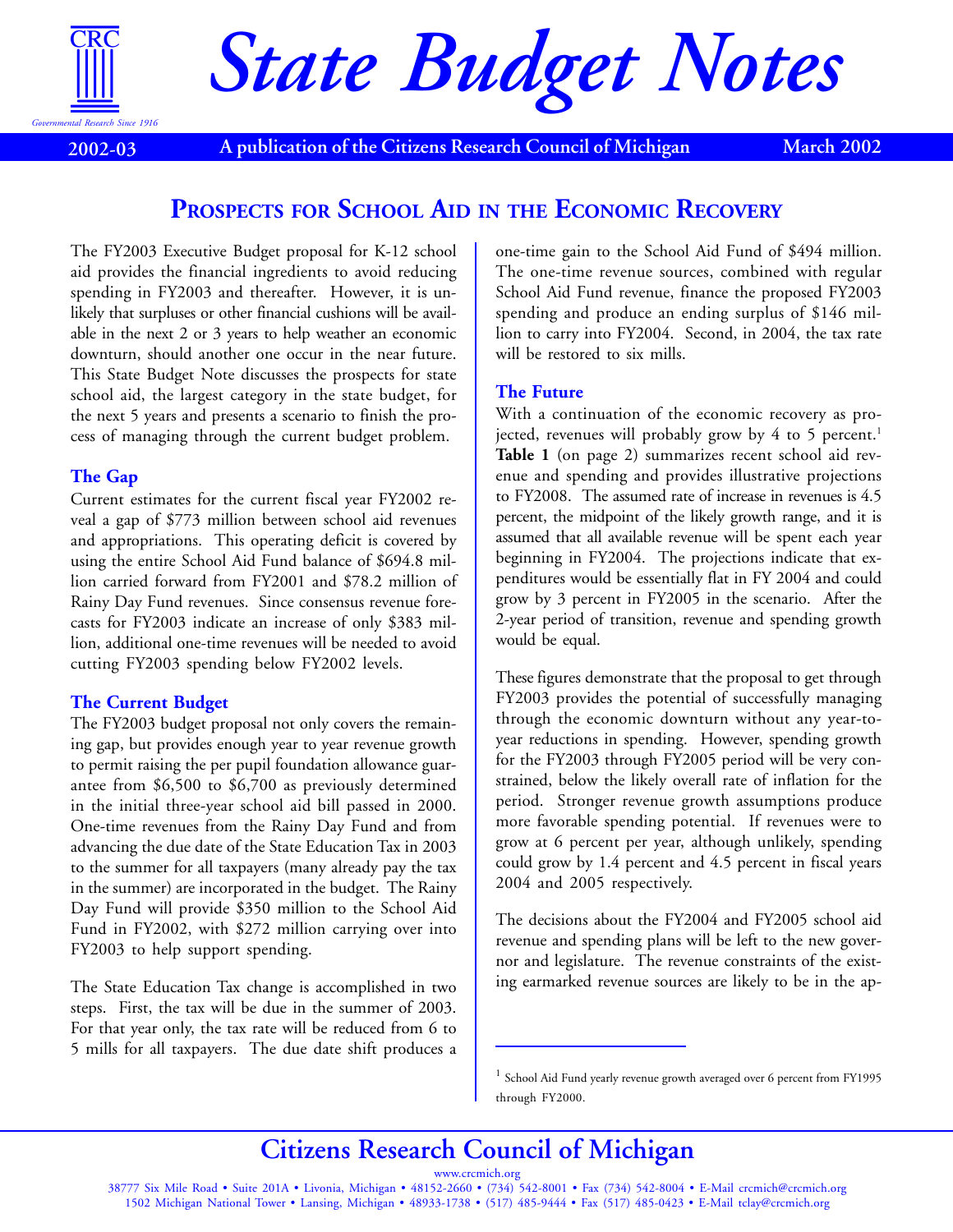| Table 1       |                                                                                                                   |                          |                   |                                                |                               |                   |                                  |                   |                                  |                                                     |  |  |
|---------------|-------------------------------------------------------------------------------------------------------------------|--------------------------|-------------------|------------------------------------------------|-------------------------------|-------------------|----------------------------------|-------------------|----------------------------------|-----------------------------------------------------|--|--|
|               | School Aid Fund Revenue and Expenditure Summary<br>Fiscal Years 1995 through 2008 (projected)<br>(\$ in millions) |                          |                   |                                                |                               |                   |                                  |                   |                                  |                                                     |  |  |
|               | Fiscal<br>Year                                                                                                    | <b>Base</b><br>Revenues* | Percent<br>Change | Onetime<br>Revenues/<br>Resources <sup>^</sup> | Available<br><b>Resources</b> | Percent<br>Change | School<br>Aid<br><b>Spending</b> | Percent<br>Change | Ending<br>Fund<br><b>Balance</b> | Spending<br>In Excess<br>Of Base<br><b>Revenues</b> |  |  |
| <b>Actual</b> | 1995                                                                                                              | \$7,698.6                |                   |                                                | \$7,698.6                     |                   | \$7,978.7                        |                   | \$144.7                          | \$280.1                                             |  |  |
|               | 1996                                                                                                              | 8,243.9                  | 7.1               | \$144.7                                        | 8,388.7                       | 9.0               | 8,312.0                          | 4.2               | 119.2                            | 68.1                                                |  |  |
|               | 1997                                                                                                              | 8,679.3                  | 5.3               | 119.2                                          | 8,798.5                       | 4.9               | 8,605.7                          | 3.5               | 193.1                            | (73.6)                                              |  |  |
|               | 1998                                                                                                              | 9,274.2                  | 6.9               | 405.1                                          | 9,679.3                       | 10.0              | 9,398.9                          | 9.2               | 272.8                            | 124.7                                               |  |  |
|               | 1999                                                                                                              | 9,949.7                  | 7.3               | 272.8                                          | 10,222.4                      | 5.6               | 9,644.5                          | 2.6               | 572.8                            | (305.2)                                             |  |  |
|               | 2000                                                                                                              | 10,479.3                 | 5.3               | 572.8                                          | 11,052.2                      | 8.1               | 10,056.6                         | 4.3               | 853.4                            | (422.8)                                             |  |  |
|               | 2001                                                                                                              | 10,571.7                 | 0.9               | 853.4                                          | 11,425.1                      | 3.4               | 10,892.3                         | 8.3               | 694.8                            | 320.6                                               |  |  |
|               |                                                                                                                   |                          |                   |                                                |                               |                   |                                  |                   |                                  |                                                     |  |  |
| Planned       | 2002                                                                                                              | 10,646.8                 | 0.7               | 1,044.8                                        | 11,691.6                      | 2.3               | 11,419.8                         | 4.8               | 271.8                            | 773.0                                               |  |  |
|               | 2003                                                                                                              | 11,062.0                 | 3.9               | 765.5                                          | 11,827.5                      | 1.2               | 11,681.3                         | 2.3               | 146.2                            | 619.3                                               |  |  |
| Projected     | 2004                                                                                                              | 11,538.9                 | $4.3*$            | 146.2                                          | 11,685.1                      | (1.2)             | 11,685.1                         | 0.0               | 0.0                              | 146.2                                               |  |  |
|               | 2005                                                                                                              | 12,037.2                 | $4.3*$            |                                                | 12,037.2                      | 3.0               | 12,037.2                         | 3.0               | 0.0                              | 0.0                                                 |  |  |
|               | 2006                                                                                                              | 12,557.9                 | $4.3*$            |                                                | 12,557.9                      | 4.3               | 12,557.9                         | 4.3               | 0.0                              | 0.0                                                 |  |  |
|               | 2007                                                                                                              | 13,102.1                 | $4.3*$            |                                                | 13,102.1                      | 4.3               | 13,102.1                         | 4.3               | 0.0                              | 0.0                                                 |  |  |
|               | 2008                                                                                                              | 13,670.7                 | $4.3*$            |                                                | 13,670.7                      | 4.3               | 13,670.7                         | 4.3               | 0.0                              | 0.0                                                 |  |  |

\* Taxes and other earmarked revenue sources, federal revenue, General Fund grant to School Aid Fund.

^ Fund balances from previous year, Rainy Day Fund revenues, tax date change revenue gains.

# An assumed increase of 4.5 percent in dedicated taxes and other non-tax sources (e.g. Lottery) produces a 4.3 percent increase in total revenues when General Fund grant, federal, and Durant Settlement payments are included at their FY2003 levels.

proximate order of magnitude in the scenario. Barring tax rate changes, the only revenue sources controlled by state policymakers are the General Fund grant to the School Aid Fund (assumed to remain at the current \$198 million throughout the period, although \$79.5 million of the General Fund grant in FY2003 is financed from a one-time revenue source and may be at risk after FY2003) and one-time revenue sources such as the Rainy Day Fund and carryover School Aid Fund balances (assumed to provide no resources beyond FY2004).

# **One-time Revenues**

Over the 4-year period FY2001- FY2004, the State will have used nearly \$1.9 billion of one-time sources including \$1,015 million of School Aid Fund balances, \$350 million of Rainy Day Fund revenues, and the one-time effect of changing the collection date of the State Education Tax totaling \$494 million. Spending growth during the same period will be \$1.1 billion from the beginning to end of the period, an increase of 9.9 percent.

# **School Aid Surplus**

**Chart 1** depicts the ebb and flow of school finance during the post-Proposal A period. A substantial surplus was built up in the School Aid Fund during the early years and recently has served as a sort of Rainy Day Fund for school aid. But that cushion will be totally gone by the end of the current fiscal year and additional one-time resources are now proposed to prevent school spending from declining. The chart also illustrates that the operating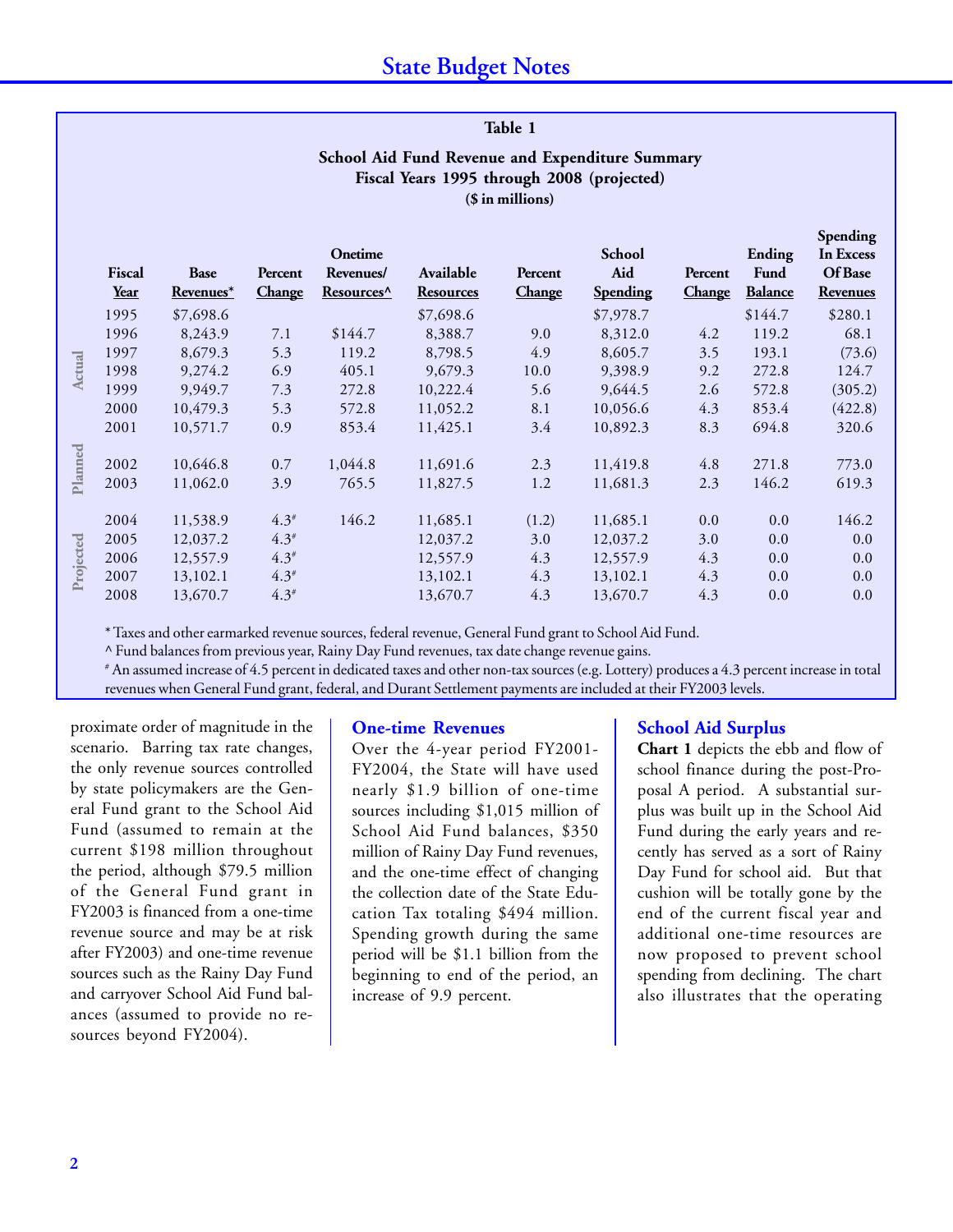# **State Budget Notes**



deficits in FY2002 and FY2003 can be eliminated by FY2005.

### **Foundation Allowance**

**Table 2** includes data on the changes in the per-pupil foundation allowance. The allowance is the most significant part of school aid, accounting for 83 percent of total aid to schools from the State if the proposed budget for FY2003 is approved. If the increase in school aid spending between fiscal years 2003 and 2005 as projected in the scenario is used entirely to increase the per pupil foundation allowance, the pro-

posed \$6,700 basic allowance for FY2003 could only increase to about \$6,900 by FY2005. Revenue growth of 6 percent in both years would permit the per pupil allowance to increase to about \$7,100 by FY2005, if the entire increase were

allocated for that purpose. Because of general inflation and anticipated increased health insurance costs local districts will face tight budget constraints as the State works its way out of the structural deficit.

# **Table 2**

# **School Aid Per Pupil Foundation Allowance History Fiscal Year 1995 through FY2003 (Proposed)**

|                     |                  |               |                  |               | Hold             |               |  |  |
|---------------------|------------------|---------------|------------------|---------------|------------------|---------------|--|--|
|                     | <b>Minimum</b>   | Percent       | <b>Basic</b>     | Percent       | <b>Harmless</b>  | Percent       |  |  |
|                     | <b>Guarantee</b> | <b>Change</b> | <b>Allowance</b> | <b>Change</b> | <b>Allowance</b> | <b>Change</b> |  |  |
| 1995                | \$4,200          |               | \$5,000          |               | \$6,500          |               |  |  |
| 1996                | 4,506            | 7.3           | 5,153            | 3.1           | 6.653            | 2.4           |  |  |
| 1997                | 4,816            | 6.9           | 5,308            | 3.0           | 6,808            | 2.3           |  |  |
| 1998                | 5,124            | 6.4           | 5,462            | 2.9           | 6,962            | 2.3           |  |  |
| 1999                | 5,170            | 0.9           | 5,462            | 0.0           | 6,962            | 0.0           |  |  |
| 2000                | 5,700            | 10.3          | 5,700            | 4.4           | 7,200            | 3.4           |  |  |
| 2001                | 6,000            | 5.3           | 6,000            | 5.3           | 7,500            | 4.2           |  |  |
| 2002                | 6,500            | 8.3           | 6,500            | 8.3           | 7,800            | 4.0           |  |  |
| 2003                | 6,700            | 3.1           | 6,700            | 3.1           | 8,000            | 2.6           |  |  |
| <b>Total Change</b> |                  |               |                  |               |                  |               |  |  |
| 1995-2003           | \$2,500          | 59.5          | \$1,700          | 34.0          | \$1,500          | 23.1          |  |  |